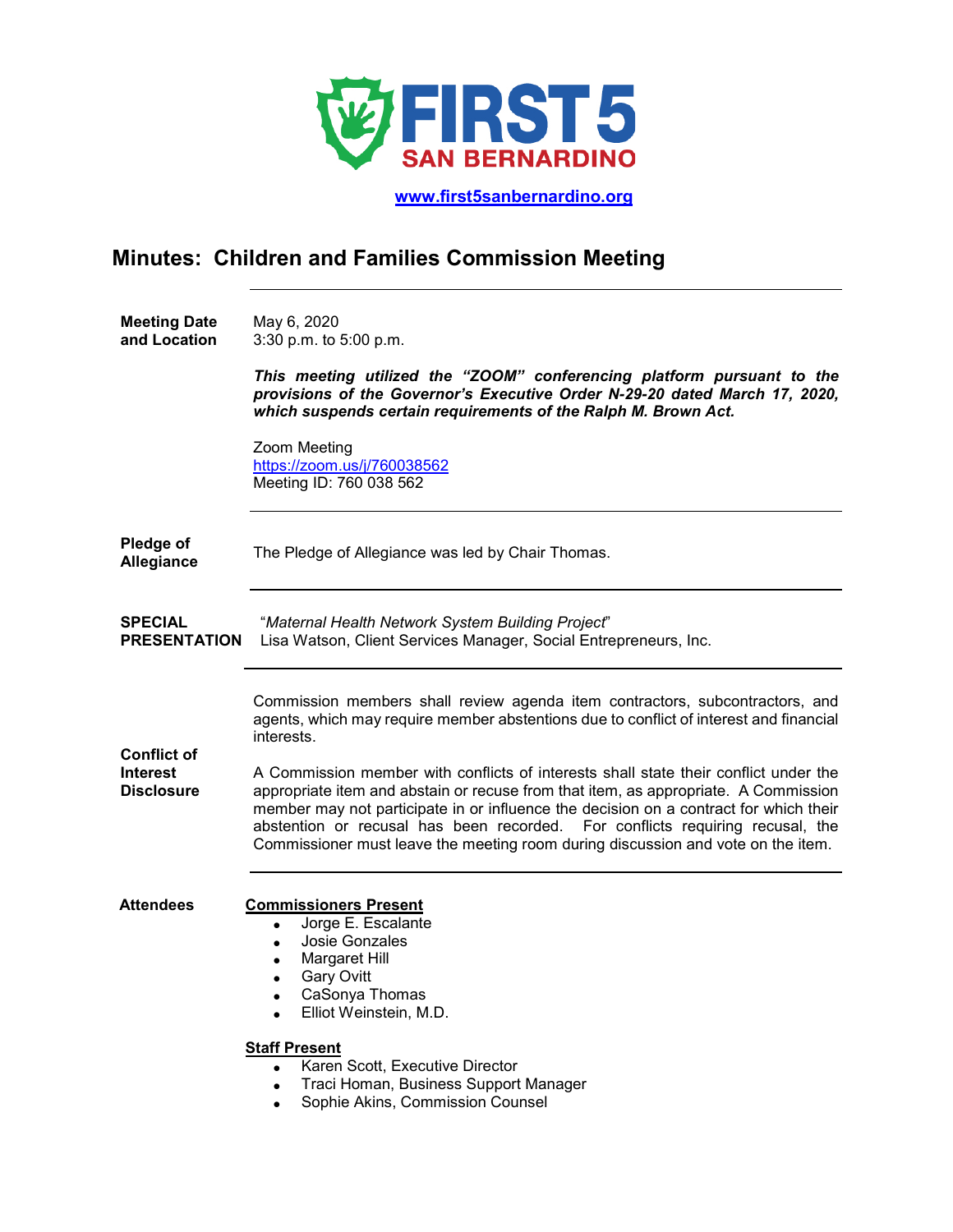- Merceides Logans, Staff Analyst II
- Renee Jones, Staff Analyst II
- Ronnie Robinson, Staff Analyst II
- **Changes to the Agenda** Agenda Item 3 Children's Fund Contract SI033, should read in the first line …"for \$263,900 per year" for "Fiscal Years 2020-2023."

Agenda Item 4 Children's Fund Contract SI034 should read "Fiscal Years" instead of "Fiscal Year" in the first line.

Agenda Item 7 Contract Amendment SI031 A1 with Loma Linda University Children's Hospital will follow Item #5 the Cooperative Agreement with First 5 Riverside and Loma Linda Children's Hospital.

## **Report – Message to First 5 Contractors**

**Executive Director, Karen Scott**

A letter was sent to all First 5 Contractors on March 25, 2020 which provided guidance through April 30, 2020. It stated, in part, that contracted agencies will continue to be supported with funding for their budgeted administrative and operation costs if they remain in line with the approved fiscal year budget, verification requirements and reporting responsibilities. This continued funding is predicated on the business remaining open for service to children and families as described in the scope of work however now, that service can be delivered by alternative methods such as telephone, virtual/remote, teleconferencing, etc. and/or otherwise serving children and families in a collaborative approach.

The guidance specifically pointed out that:

- If **staff positions and subcontractor positions** that are funded by First 5 San Bernardino are not able to perform their work/contracted duties, their salaries and benefits **cannot be reimbursed** for hours not worked. This would be considered a prohibited gift of public funds. The fiscal reporting requirement to provide payroll register, time cards, payment slips, etc. as verification remains the same.
- $\triangleright$  Typically, First 5 funded organizations are limited to two budget revisions per fiscal year and those requests must be submitted by March 31. In this emergency event, the deadline for a 2<sup>nd</sup> budget revision was extended to April 30, 2020. In addition, agencies were allowed a **third budget revision** if needed, which must also have been submitted by April 30, 2020. Budget Revisions must adhere to all other restrictions normally applicable to such budget revision requests.
- $\triangleright$  Supporting documentation for administrative and operation costs remains the same for reimbursement. Paid receipts or invoices and proof of delivery are still required.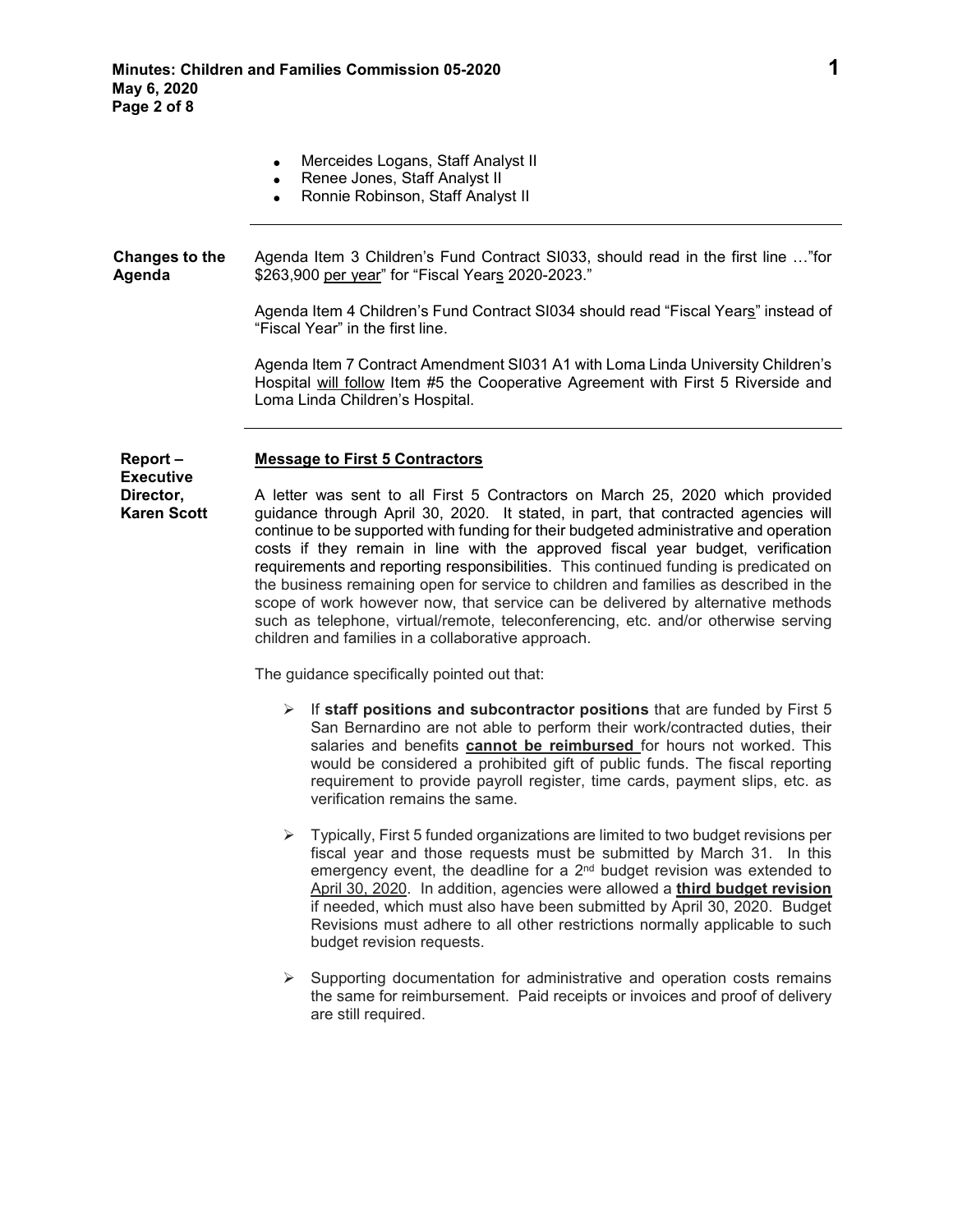## **The First 5 San Bernardino Commission all expects that:**

|                | $\triangleright$ No agency will have Out of State Travel during this period. Please consider that<br>conferences will most likely be cancelled/postponed through at least late spring<br>and funds budgeted in that line became unavailable to your operation. |
|----------------|----------------------------------------------------------------------------------------------------------------------------------------------------------------------------------------------------------------------------------------------------------------|
|                | $\triangleright$ No agency should incur or bill for food expenses for classes and meetings that<br>require participant sign-in sheets and agendas.                                                                                                             |
|                | Mileage costs will be reduced for staff working at home/remotely and the request<br>≻<br>for reimbursement process remains unchanged.                                                                                                                          |
|                | > Participant Transportation costs should be reduced or eliminated with the "stay"<br>at home" order. Verification process for reimbursement of these costs remains<br>unchanged.                                                                              |
|                | $\triangleright$ No agency will make purchases of furniture and office equipment and/or supplies<br>that cannot be justified for use in the remainder of this fiscal year. (See Narrative<br>Reporting).                                                       |
|                | And finally, F5SB is requiring expanded reporting through our database system<br>(Persimmony), to memorialize the actions taken by the agency, provide qualitative<br>data and the impacts on contract deliverables.                                           |
|                | A second very similar guidance was shared with the agencies on May 1st with<br>direction through May 30th.                                                                                                                                                     |
|                | Approve Minutes of April 1, 2020 Commission Meeting.<br>(Presenter: Ann M. Calkins, Executive Assistant, 252-4252)                                                                                                                                             |
|                | Motion by Commissioner Hill and seconded by Commissioner Weinstein to approve<br>the Consent Items.                                                                                                                                                            |
| <b>Consent</b> | Pursuant to Government Code section 54953 (b)(2), a roll call vote was called as<br>follows:<br>Commissioner Escalante: Aye<br><b>Commissioner Gonzales: Aye</b><br>Commissioner Hill: Aye<br><b>Commissioner Ovitt: Aye</b><br>Commissioner Weinstein: Aye    |
|                | Without further comment or objection, motion carried by unanimous vote.                                                                                                                                                                                        |

| ltem No. | <b>CONSENT</b>                                                                                                    |
|----------|-------------------------------------------------------------------------------------------------------------------|
|          | Approve Minutes of April 1, 2020 Commission Meeting.<br>(Presenter: Ann M. Calkins, Executive Assistant 252-4252) |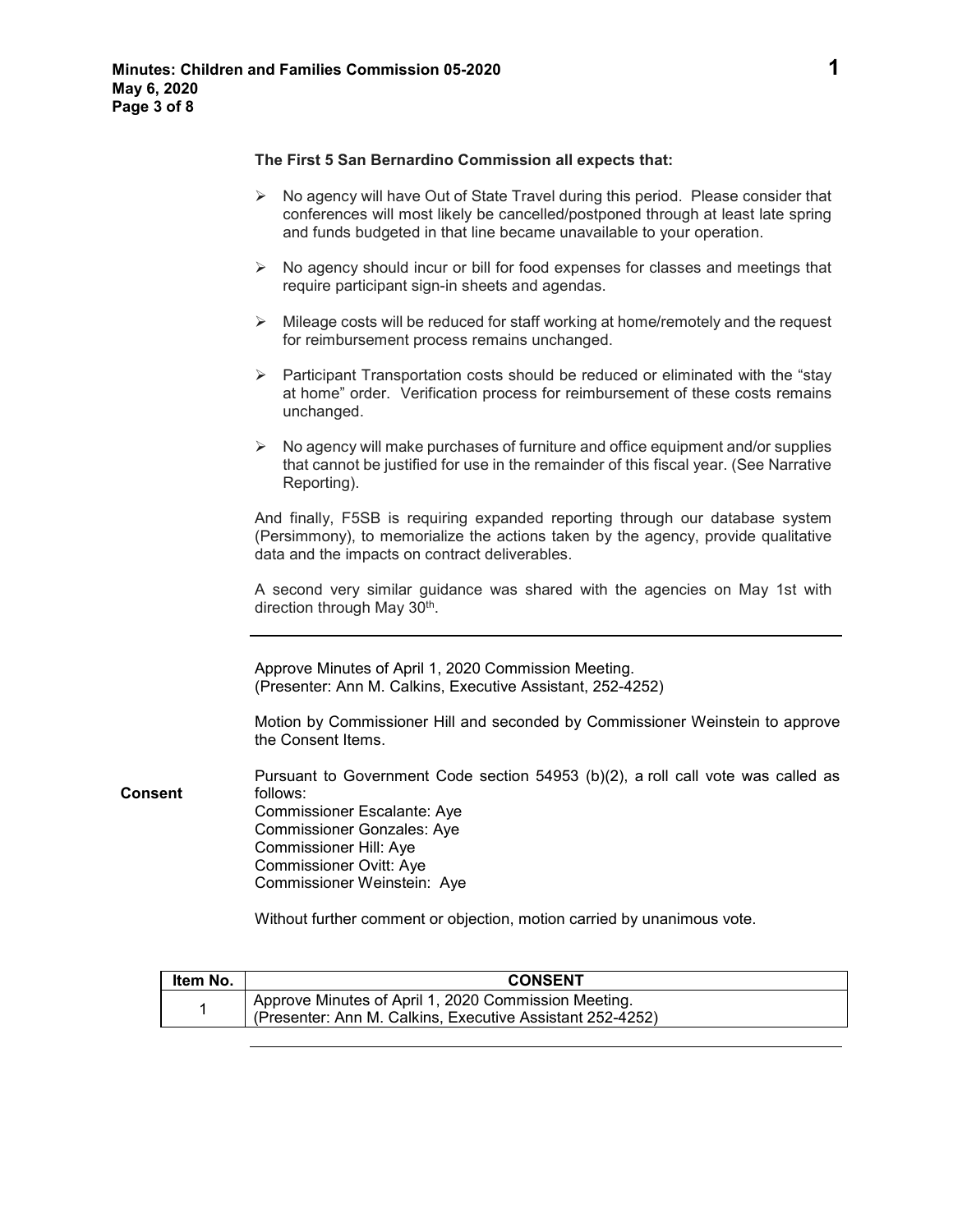| Item No.       | <b>DISCUSSION</b>                                                                                                                                                                                                                                                                                                                                      |
|----------------|--------------------------------------------------------------------------------------------------------------------------------------------------------------------------------------------------------------------------------------------------------------------------------------------------------------------------------------------------------|
|                | Approve Contract IC040 with Social Entrepreneurs, Inc., for \$238,531 for Fiscal Years<br>2019-2021 for the implementation of a Maternal Health Network Strategic Plan specific<br>to San Bernardino County.<br>(Presenter: Renee Jones, Staff Analyst II, 252-4273)                                                                                   |
|                | <b>Discussion</b><br>Chair Thomas inquired about the funding history with SEI. Attached is a timeline and<br>narrative of this contract to date.                                                                                                                                                                                                       |
|                | <b>SEI-Contracts</b><br>Status-YTD 2020.pdf                                                                                                                                                                                                                                                                                                            |
| $\overline{2}$ | <b>Public Comment</b><br>None                                                                                                                                                                                                                                                                                                                          |
|                | Motion made by Commissioner Gonzales and seconded by Commissioner Ovitt to<br>approve Item 2.                                                                                                                                                                                                                                                          |
|                | Pursuant to Government Code section 54953 (b)(2), a roll call vote was called as<br>follows:                                                                                                                                                                                                                                                           |
|                | Commissioner Escalante: Aye<br><b>Commissioner Gonzales: Aye</b><br>Commissioner Hill: Aye<br><b>Commissioner Ovitt: Aye</b><br>Commissioner Weinstein: Aye                                                                                                                                                                                            |
|                |                                                                                                                                                                                                                                                                                                                                                        |
|                | Without further comment or objection, motion carried by unanimous vote.<br>Approve Contract S1033 with Children's Fund for \$263,900 for Fiscal Year 2020-2023<br>resulting in a cumulative total of \$791,700 to provide assessment center services to<br>abused and neglected children.<br>(Presenter: Merceides Logans, Staff Analyst II, 252-4261) |
|                | <b>Discussion</b><br>None                                                                                                                                                                                                                                                                                                                              |
|                | <b>Public Comment</b><br>None                                                                                                                                                                                                                                                                                                                          |
| 3              | Motion made by Commissioner Weinstein and seconded by Commissioner Hill to<br>approve Item 3. Commissioner Ovitt abstained from this item due to his position on<br>the Children's Fund Board.                                                                                                                                                         |
|                | Pursuant to Government Code section $54953$ (b)(2), a roll call vote was called as<br>follows:                                                                                                                                                                                                                                                         |
|                | Commissioner Escalante: Aye<br><b>Commissioner Gonzales: Aye</b><br>Commissioner Hill: Aye<br>Commissioner Weinstein: Aye                                                                                                                                                                                                                              |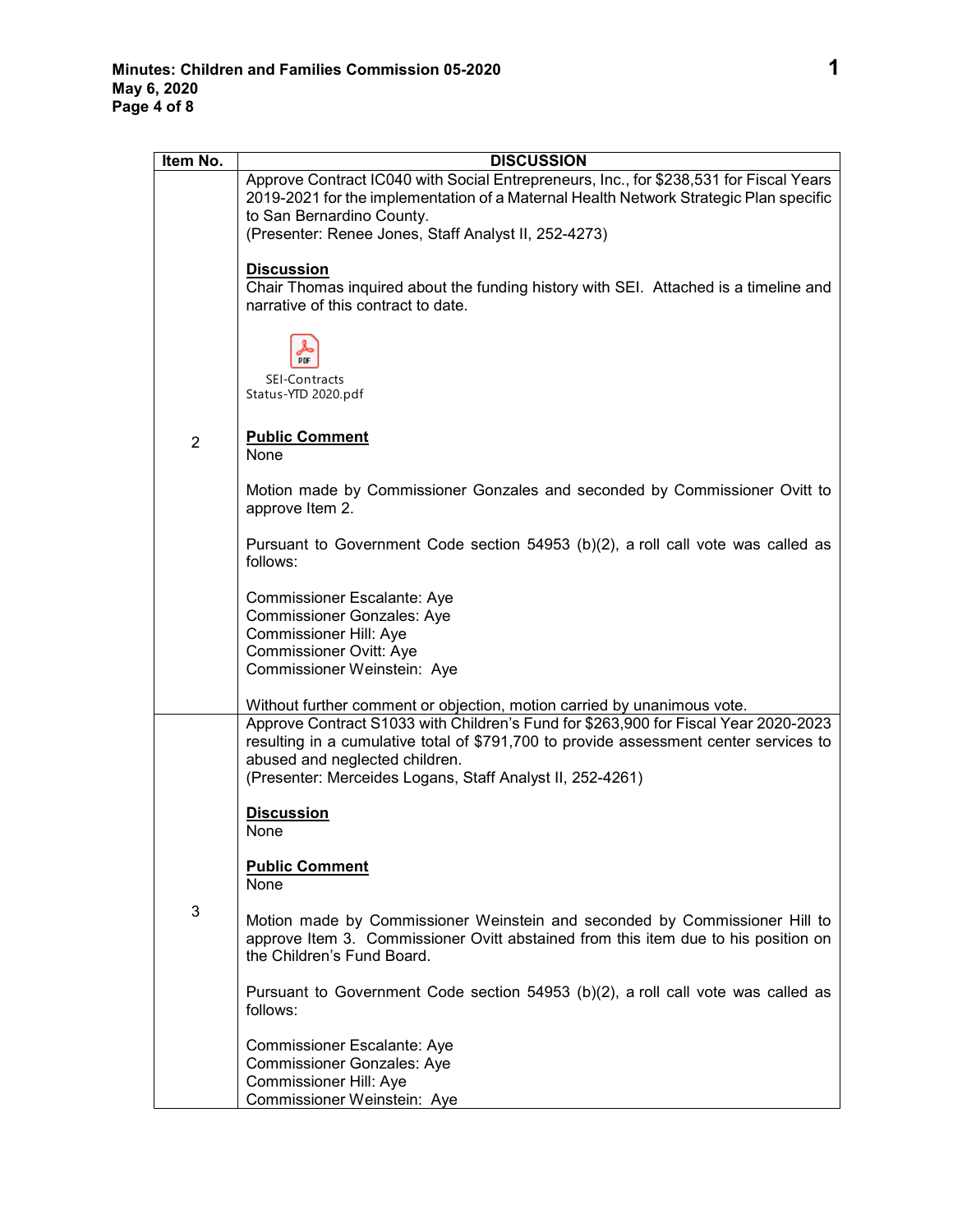|   | With the abstention noted and without further comment or objection, motion carried.                                                                                                                                                                                                                                                                                                                                                                                                                                                                                                                                                                                                                |
|---|----------------------------------------------------------------------------------------------------------------------------------------------------------------------------------------------------------------------------------------------------------------------------------------------------------------------------------------------------------------------------------------------------------------------------------------------------------------------------------------------------------------------------------------------------------------------------------------------------------------------------------------------------------------------------------------------------|
|   | Approve Contract SI034 with Children's Fund for \$1,700,962 for Fiscal Year 2020-<br>2023 to support the Daily Referral Program and Celebration of Giving campaign.<br>(Presenter: Merceides Logans, Staff Analyst II (252-4261)                                                                                                                                                                                                                                                                                                                                                                                                                                                                   |
|   | <b>Discussion</b><br>None                                                                                                                                                                                                                                                                                                                                                                                                                                                                                                                                                                                                                                                                          |
|   | <b>Public Comment</b><br>None                                                                                                                                                                                                                                                                                                                                                                                                                                                                                                                                                                                                                                                                      |
| 4 | Motion made by Commissioner Escalante and seconded by Commissioner Hill to<br>approve Item 3. Commissioner Ovitt abstained from this item due to his position on<br>the Children's Fund Board.                                                                                                                                                                                                                                                                                                                                                                                                                                                                                                     |
|   | Pursuant to Government Code section 54953 (b)(2), a roll call vote was called as<br>follows:                                                                                                                                                                                                                                                                                                                                                                                                                                                                                                                                                                                                       |
|   | Commissioner Escalante: Aye<br><b>Commissioner Gonzales: Aye</b><br>Commissioner Hill: Aye<br>Commissioner Weinstein: Aye                                                                                                                                                                                                                                                                                                                                                                                                                                                                                                                                                                          |
|   | With the abstention noted and without further comment or objection, motion carried.                                                                                                                                                                                                                                                                                                                                                                                                                                                                                                                                                                                                                |
|   | A. Approve Cooperative Agreement No. SA-20-03 with First 5 Riverside and<br>authorize the receipt of up to \$1,490,971 representing 50% of the total three-year<br>contract amount (\$2,981,943) for reimbursement from First 5 Riverside to share in<br>the expenses associated with the implementation of Help Me Grow Inland Empire<br>with Loma Linda University Children's Hospital for Fiscal Years 2020-2023.<br>B. Authorize the Executive Director or delegatee to execute such agreement and take<br>such actions as may be necessary to allow for the receipt of such reimbursement<br>funds.<br>(Presenter: Ronnie Robinson, Section Manager, Systems and Communication, 252-<br>4255) |
|   | <b>Discussion</b><br>None                                                                                                                                                                                                                                                                                                                                                                                                                                                                                                                                                                                                                                                                          |
| 5 | <b>Public Comment</b><br>None                                                                                                                                                                                                                                                                                                                                                                                                                                                                                                                                                                                                                                                                      |
|   | Motion made by Commissioner Weinstein and seconded by Commissioner Hill to<br>approve Item 5.                                                                                                                                                                                                                                                                                                                                                                                                                                                                                                                                                                                                      |
|   | Pursuant to Government Code section 54953 (b)(2), a roll call vote was called as<br>follows:                                                                                                                                                                                                                                                                                                                                                                                                                                                                                                                                                                                                       |
|   | Commissioner Escalante: Aye<br><b>Commissioner Gonzales: Aye</b><br><b>Commissioner Hill: Aye</b><br>Commissioner Ovitt: Aye<br>Commissioner Weinstein: Aye                                                                                                                                                                                                                                                                                                                                                                                                                                                                                                                                        |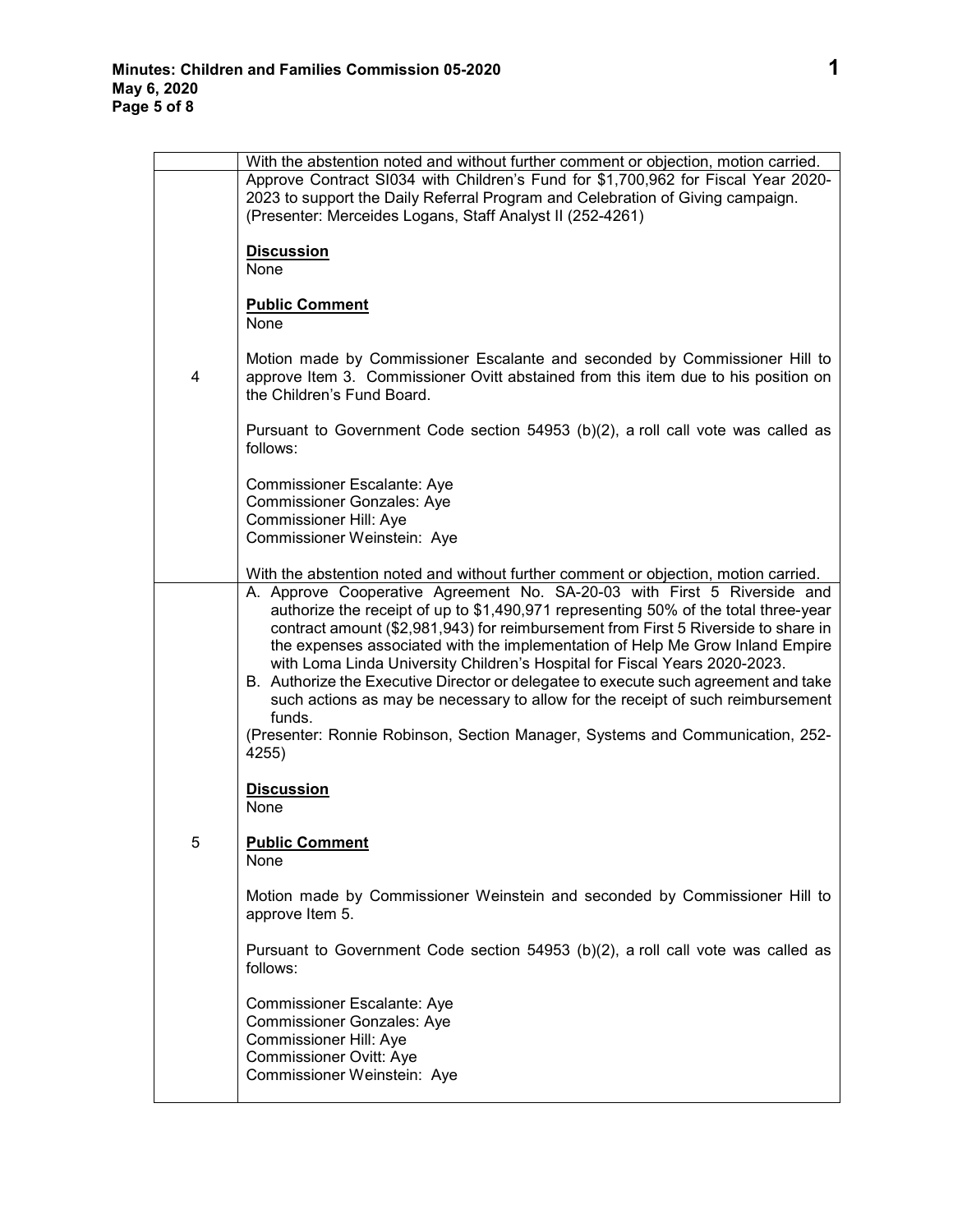|                | Without further comment or objection, motion carried by unanimous vote.                                                                                                                                                                                                                                                                                                                                                                                                                                                                                                                                                      |
|----------------|------------------------------------------------------------------------------------------------------------------------------------------------------------------------------------------------------------------------------------------------------------------------------------------------------------------------------------------------------------------------------------------------------------------------------------------------------------------------------------------------------------------------------------------------------------------------------------------------------------------------------|
|                | A. Approve Cooperative Agreement No. SA-20-04 with First 5 Riverside and<br>authorize the receipt of up to \$165,000 representing 50% of total contract amount<br>(\$330,000) in reimbursement from First 5 Riverside to share in the expenses<br>associated with consultant services identified in the Contract IC038A1 with VIVA.<br>B. Authorize the Executive Director or delegatee to execute Cooperative Agreement<br>No. SA-20-04 and take such actions as may be necessary to allow for the receipt<br>of such reimbursement funds.<br>(Presenter: Ronnie Robinson, Section Manager-Systems/Communication, 252-4255) |
|                | <b>Discussion</b><br>None                                                                                                                                                                                                                                                                                                                                                                                                                                                                                                                                                                                                    |
| 6              | <b>Public Comment</b><br>None                                                                                                                                                                                                                                                                                                                                                                                                                                                                                                                                                                                                |
|                | Motion made by Commissioner Hill and seconded by Commissioner Gonzales to<br>approve Item 6.                                                                                                                                                                                                                                                                                                                                                                                                                                                                                                                                 |
|                | Pursuant to Government Code section 54953 (b)(2), a roll call vote was called as<br>follows:                                                                                                                                                                                                                                                                                                                                                                                                                                                                                                                                 |
|                | <b>Commissioner Escalante: Aye</b><br><b>Commissioner Gonzales: Aye</b><br>Commissioner Hill: Aye<br><b>Commissioner Ovitt: Aye</b><br>Commissioner Weinstein: Aye                                                                                                                                                                                                                                                                                                                                                                                                                                                           |
|                | Without further comment or objection, motion carried by unanimous vote.                                                                                                                                                                                                                                                                                                                                                                                                                                                                                                                                                      |
| $\overline{7}$ | Approve Amendment A1 for Contract SI031 for \$983,258 for Fiscal Year 2020-2021,<br>\$999,231 for Fiscal Year 2021-2022 and \$999,454 for Fiscal Year 2022-2023 for a<br>cumulative total of \$2,981,943 with Loma Linda University Children's Hospital for the<br>Help Me Grow Inland Empire initiative with shared financial responsibility with First 5<br>Riverside.<br>(Presenter: Renee Jones, Staff Analyst II, 252-4273)                                                                                                                                                                                             |
|                | <b>Discussion</b><br>In order to further understanding the concepts and program, Commissioner Hill<br>requested additional information regarding the Help Me Grow program be presented<br>to the Commission. Staff will schedule a presentation from the Help Me Grow team<br>for the next Commission meeting.                                                                                                                                                                                                                                                                                                               |
|                | <b>Public Comment</b><br>None                                                                                                                                                                                                                                                                                                                                                                                                                                                                                                                                                                                                |
|                | Motion made by Commissioner Hill and seconded by Commissioner Gonzales to<br>approve Item 7.                                                                                                                                                                                                                                                                                                                                                                                                                                                                                                                                 |
|                | Pursuant to Government Code section 54953 (b)(2), a roll call vote was called as<br>follows:                                                                                                                                                                                                                                                                                                                                                                                                                                                                                                                                 |
|                | Commissioner Escalante: Aye<br><b>Commissioner Gonzales: Aye</b>                                                                                                                                                                                                                                                                                                                                                                                                                                                                                                                                                             |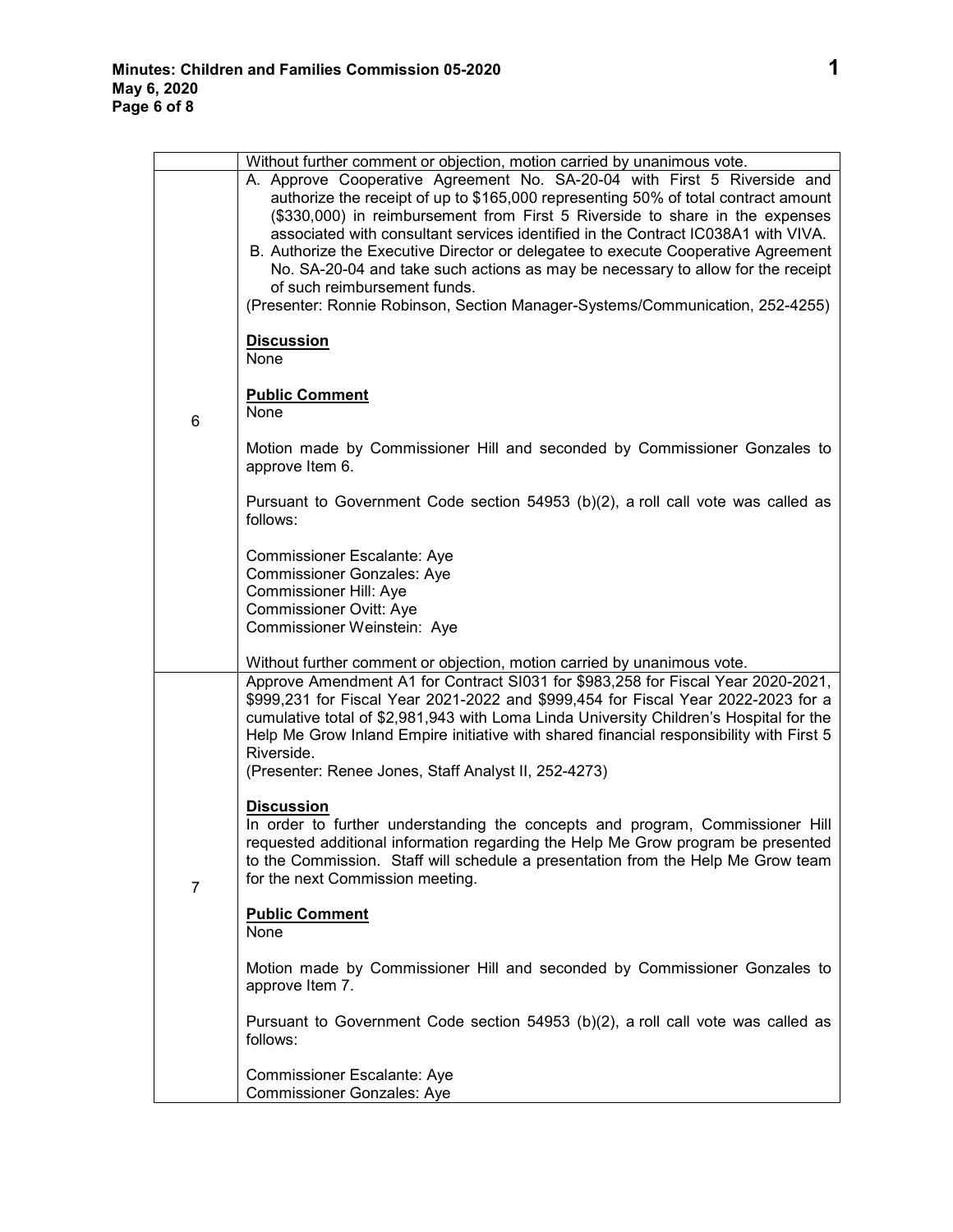|   | Commissioner Hill: Aye                                                                                                                                                                                                                                                                               |
|---|------------------------------------------------------------------------------------------------------------------------------------------------------------------------------------------------------------------------------------------------------------------------------------------------------|
|   | Commissioner Ovitt: Aye                                                                                                                                                                                                                                                                              |
|   | Commissioner Weinstein: Aye                                                                                                                                                                                                                                                                          |
|   |                                                                                                                                                                                                                                                                                                      |
|   | Without further comment or objection, motion carried by unanimous vote.                                                                                                                                                                                                                              |
|   | Approve Amendment A1 for Contract IC038 with VIVA Strategy + Communications,<br>LLC for \$330,000 for Fiscal Year 2020-2021 for consultation services and shared<br>financial responsibility with First 5 Riverside.<br>(Presenter: Ronnie Robinson, Section Manager, Systems/Communication, 252-425 |
|   |                                                                                                                                                                                                                                                                                                      |
|   | <b>Discussion</b><br>None                                                                                                                                                                                                                                                                            |
|   | <b>Public Comment</b><br>None                                                                                                                                                                                                                                                                        |
| 8 | Motion made by Commissioner Hill and seconded by Commissioner Weinstein to<br>approve Item 8.                                                                                                                                                                                                        |
|   | Pursuant to Government Code section 54953 (b)(2), a roll call vote was called as<br>follows:                                                                                                                                                                                                         |
|   | Commissioner Escalante: Aye<br><b>Commissioner Gonzales: Aye</b><br>Commissioner Hill: Aye<br>Commissioner Ovitt: Aye<br>Commissioner Weinstein: Aye                                                                                                                                                 |
|   | Without further comment or objection, motion carried by unanimous vote.                                                                                                                                                                                                                              |

| Item No. | <b>INFORMATION</b>                                                                                                                                                                                                                                                                                                                                                                                   |
|----------|------------------------------------------------------------------------------------------------------------------------------------------------------------------------------------------------------------------------------------------------------------------------------------------------------------------------------------------------------------------------------------------------------|
| 9        | Receive information on approval of employment contract entered into by the County<br>of San Bernardino upon request by the Children and Families Commission Executive<br>Director for Hon Sum Lai to provide services to the Children and Families Commission<br>as an Accountant III, effective April 25, 2020 through April 24, 2023.<br>(Presenter: Karen E. Scott, Executive Director, 252-4252) |
| 10       | Receive information on First 5 San Bernardino's COVID-19 efforts<br>(Presenter: Karen E. Scott, Executive Director, 252-4252)                                                                                                                                                                                                                                                                        |

| <b>Public</b><br><b>Comment</b>          | None                                            |
|------------------------------------------|-------------------------------------------------|
| <b>Commissioner</b><br><b>Roundtable</b> | No other comments received at this time.        |
| Adjournment                              | Chair Thomas adjourned the meeting at 5:24 p.m. |